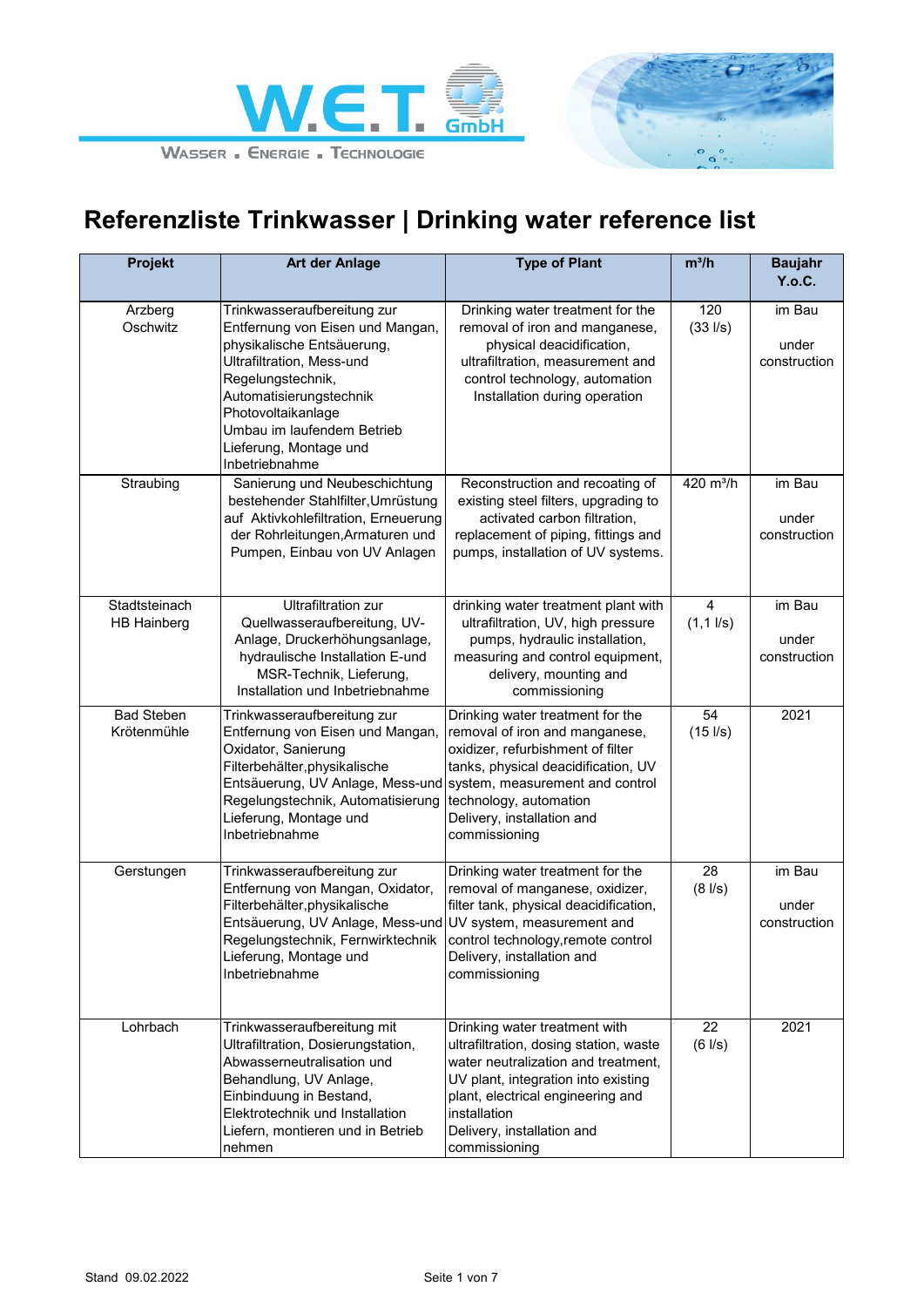



| Projekt                            | Art der Anlage                                                                                                                                                                                 | <b>Type of Plant</b>                                                                                                                                                                    | $m^3/h$                                         | <b>Baujahr</b><br>Y.o.C. |
|------------------------------------|------------------------------------------------------------------------------------------------------------------------------------------------------------------------------------------------|-----------------------------------------------------------------------------------------------------------------------------------------------------------------------------------------|-------------------------------------------------|--------------------------|
| Stammbach<br>Wildenhof             | UV-Anlagen zur<br>Trinkwasserdesinfektion,<br>Trübstoffüberwachung,<br>Automatisierungstechnik, Lieferung,<br>Montage und IBN                                                                  | UV plant for desinfection, electrical,<br>Turbidity monitoring, measuring and<br>control equipment, installation,<br>commissioning                                                      | 50(151/s)<br>$90(25$ $\frac{1}{s})$<br>15(41/s) | 2021                     |
| Langenbruck<br>Schweiz             | Kompakte<br><b>Ultrafiltration zur</b><br>Trinkwasseraufbereitung,<br>E- und EMSR Technik, Lieferung<br>und IBN                                                                                | smart ultrafiltration for drinking<br>water treatment, electrical,<br>measurement and control<br>equipment, commissioning                                                               | 1,5<br>$(0,4$ $I/s)$                            | 2020                     |
| Eschau                             | Ultrafiltration, UV-Anlage,<br>Entsäuerung mittels Festbettfilter<br>und Flachbettbelüfter, Roh- und<br>Reinwasserpumpen,<br>Brunnenpumpen,<br>Zwischenpumpwerke                               | Ultrafiltration, UV system,<br>deacidification by means of fixed<br>bed filter and flat bed aerator, raw<br>and pure water pumps, well pumps,<br>intermediate pumping stations          | 54<br>$(15$ $1/s)$                              | 2022                     |
| Eiterfeld                          | Trinkwasseraufbereitung mit<br>Ultrafiltration, Dosierungstation,<br>Abwasserneutralisation,<br>Einbinduung in engen Bestand,<br>Elektrotechnik<br>Liefern, montieren und in Betrieb<br>nehmen | Ultrafiltration, pumps,<br>measurements, dosing, electrical<br>engineering, flushing water<br>neutralization                                                                            | 80<br>$(22$ $1/s)$                              | 2021                     |
| Sennfeld                           | Trinkwasseraufbereitung mit<br>zweistufiger Filtration und<br>anschließender Sulfatentfernung<br>über Nanofiltration, E- MSR Technik<br>Lieferung, Montage, IBN                                | Drinking water treatment with two-<br>stage filtration and following sulfat<br>removal via nanofiltration,<br>measurement and control<br>technology<br>Delivery, assembly, commisioning | 0,5<br>$(0, 14$ $1/s)$                          | 2020                     |
| Puderbach                          | <b>Ultrafiltration zur</b><br>Trinkwasseraufbereitung, E-MSR<br>Technik, Lieferung und IBN                                                                                                     | Ultrafiltration plant für drinking<br>water treatment, electrical and<br>measurement equipment, delivery<br>mounting and<br>commissioning                                               | 6 x 38<br>6x(10,51/s)                           | 2020                     |
| Lichtenfels<br>Schwabthal          | CIP Anlage zur Reinigung zweier<br>Nanofiltrationsanlagen in einem<br>Bestandswasserwerk<br>Lieferung, Montage, IBN                                                                            | CIP plant for cleaning two<br>nanofiltration plants in an existing<br>waterworks<br>Delivery, assembly, commissioning                                                                   | 25                                              | 2020                     |
| <b>Litzendorf WW</b><br>Pödelsdorf | Luftpolsteroxidator zur Oxidation<br>von Eisen, Sanierung Filterkessel,<br>Erneuerung Brunnenpumpen und<br>Reinwasserpumpen                                                                    | Air cushion oxidizer for the<br>oxidation of iron, renovation of filter<br>boilers, renovation submission<br>pumps and booster pumps, E-MSR<br>technology and automation                | 29<br>$(8$ $\frac{1}{s})$                       | 2020                     |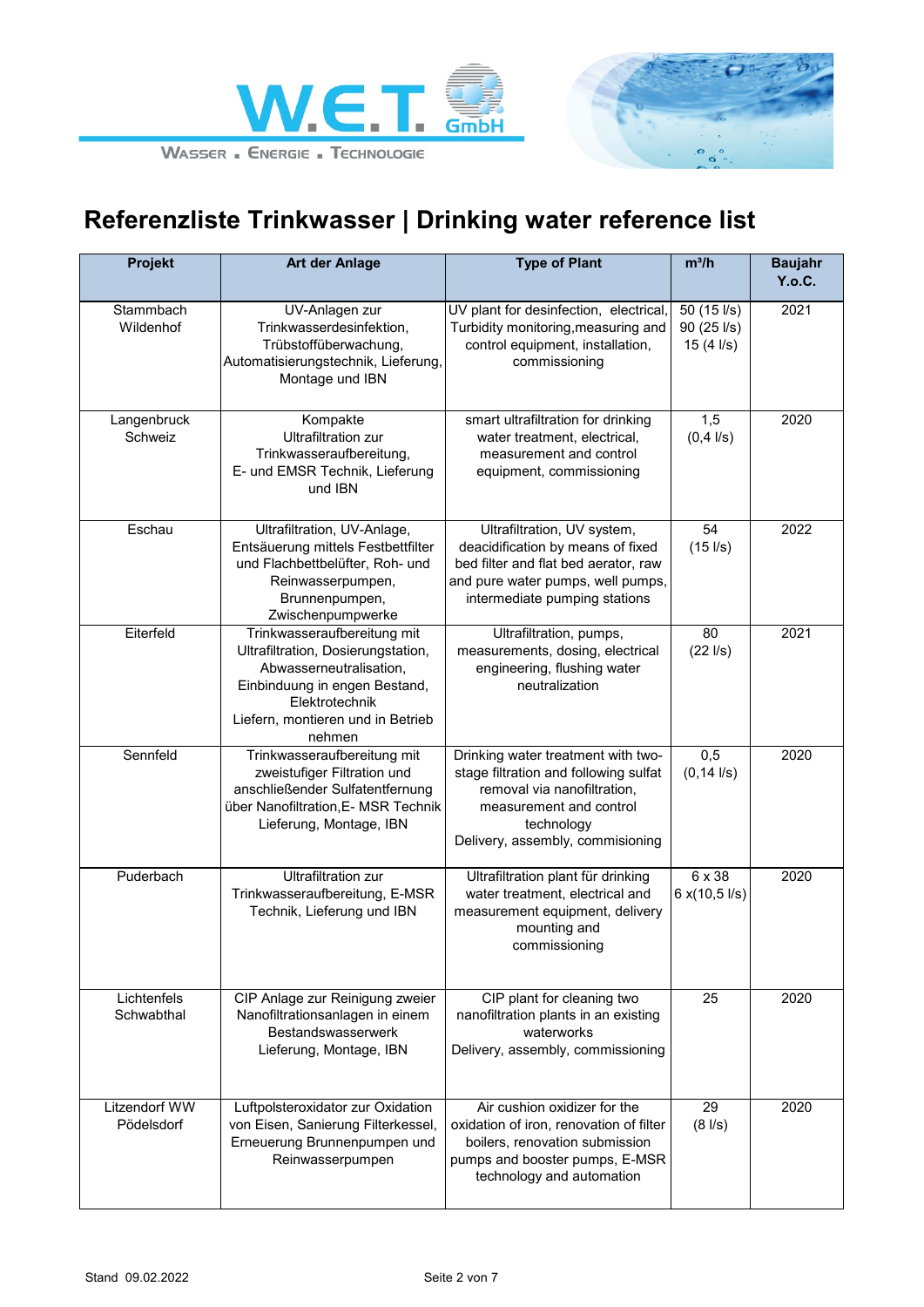



| Projekt                                    | <b>Art der Anlage</b>                                                                                                           | <b>Type of Plant</b>                                                                                                          | $m^3/h$                     | <b>Baujahr</b><br>Y.o.C. |
|--------------------------------------------|---------------------------------------------------------------------------------------------------------------------------------|-------------------------------------------------------------------------------------------------------------------------------|-----------------------------|--------------------------|
| Elztal                                     | Ultrafiltration, UV-Anlage,<br>Entsäuerung mittels<br>Wasserstrahlventilatoren, Roh- und<br>Reinwasserpumpen,<br>Brunnenpumpen  | Ultrafiltration, UV system,<br>deacidification by jet water fans,<br>raw and pure water pumps, well<br>pumps                  | 88<br>$(24$ $1/s)$          | 2022                     |
| Örebro<br>Universitetssjukhuse<br>Schweden | <b>Ultrafiltration zur</b><br>Trinkwasseraufbereitung<br>Anlagen-<br>und EMSR- Lieferung und IBN                                | Ultrafiltration plant für drinking<br>water treatment plant, cabinets and<br>control equipment, commissioning                 | 50<br>$(14$ $1/s)$          | 2019                     |
| Neustadt Aisch                             | Nachträglicher Einbau einer CIP-<br>Vorrichtung für eine Ultrafiltration in<br>ein Bestandswasserwerk<br>Lieferung, Montage IBN | Subsequent installation of a CIP<br>device for ultrafiltration in an<br>existing waterworks                                   | $\blacksquare$              | 2019                     |
| Pforzheim<br>Klappentausch                 | Austausch von pneumatischen<br>Armaturen bis DN 300 in einer<br>Trinwasseraufbereitung                                          | Replacement of pneumatic valves<br>up to DN 300 in a drinking water<br>treatment plant                                        |                             | 2019                     |
| <b>Bad Neustadt WW</b><br>Brendlorenzen    | Enteisenung, Entmanganung;<br>Oxidation, Entsäuerung;<br>Lieferung, Montage, IBN                                                | Iron removal, manganese removal;<br>oxidation, deacidification;<br>Delivery, installation,<br>commissioning                   | 54<br>$(15$ $1/s)$          | 2019                     |
| Schweinfurt WW<br>Werngrund                | Enteisenung, Entmanganung;<br>Lieferung von Komponenten;<br>Fuktionsbeschreibung,<br>Zeichnungserstellung,<br>Inbetriebnahme    | Iron removal, manganese removal;<br>supply of components;<br>Functional description, drawing,<br>commissioning                | 20<br>$(5, 5 \text{ l/s})$  | 2019                     |
| Pumpwerk Lauenhain                         | Verrohrung für Hochbehälter und<br>Druckerhöhungsstation                                                                        | Stainless steel piping for elevated<br>tank and pressure boosting station                                                     |                             | 2019                     |
| Triefenstein WW<br>Lengfurt                | Ultrafiltration und Entsäuerung mit<br>Flachbettbelüfter,<br>E- und MSR-Technik,<br>Lieferung und IBN                           | Ultrafiltration and deacidification<br>with flat bed aerator,<br>Electrical and I&C technology,<br>Delivery and commissioning | 28,8<br>$(8 \, \text{I/s})$ | 2019                     |
| Oberursel<br><b>WW Hohemark</b>            | <b>Ultrafiltration zur</b><br>Trinkwasseraufbereitung Lieferung<br>und IBN                                                      | Ultrafiltration plant für drinking<br>water treatment, plant delivery and<br>mounting,<br>commissioning                       | 465<br>$(129$ $1/s)$        | 2019                     |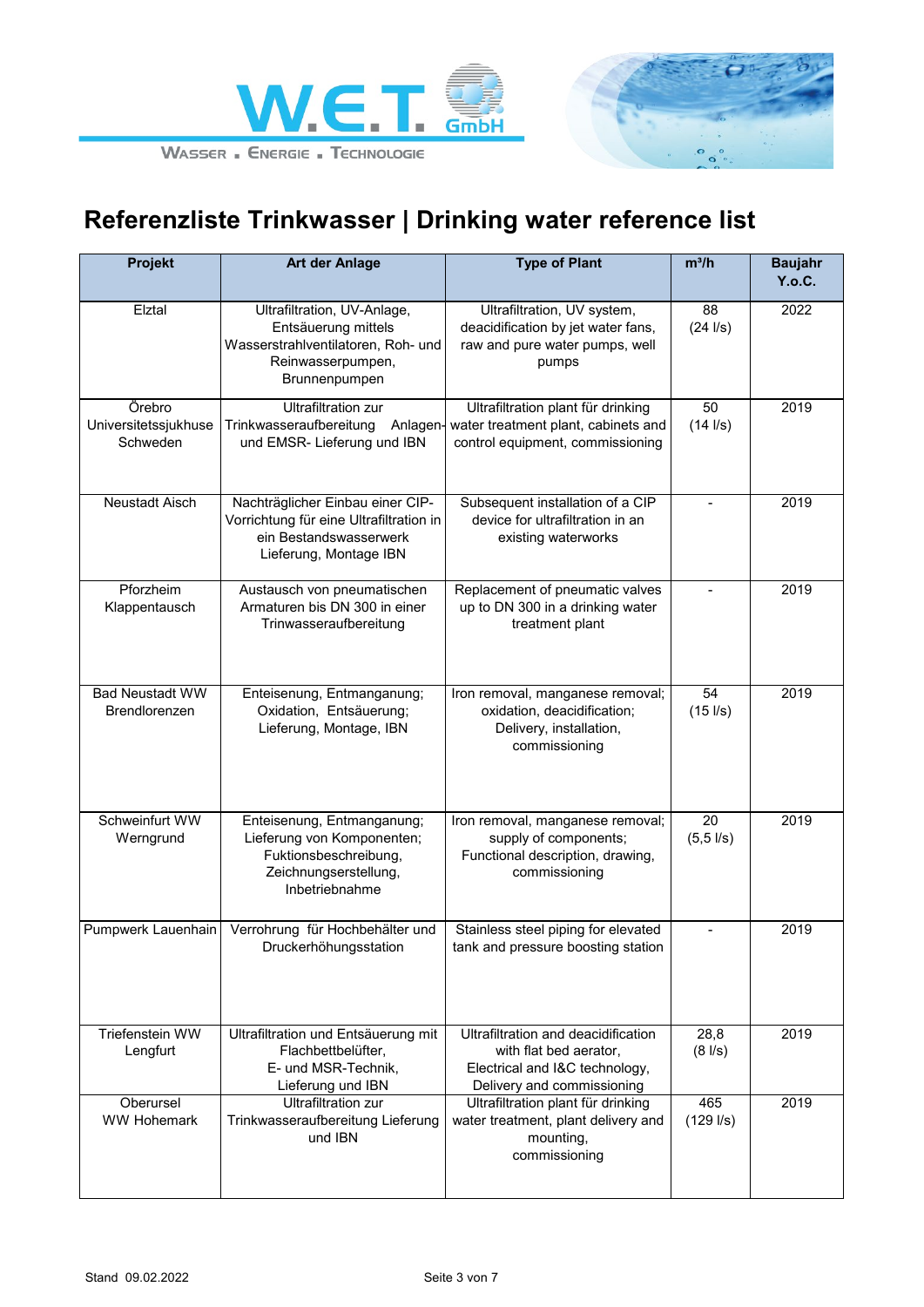



| Projekt                               | <b>Art der Anlage</b>                                                                                                                        | <b>Type of Plant</b>                                                                                                                                           | $m^3/h$                         | <b>Baujahr</b><br>Y.o.C. |
|---------------------------------------|----------------------------------------------------------------------------------------------------------------------------------------------|----------------------------------------------------------------------------------------------------------------------------------------------------------------|---------------------------------|--------------------------|
| <b>WW Hetzles</b>                     | <b>Ultrafiltration zur</b>                                                                                                                   | Ultrafiltration plant für drinking                                                                                                                             | 18                              | 2019                     |
|                                       | Trinkwasseraufbereitung<br>Anlagen-<br>und EMSR- Lieferung und IBN                                                                           | water treatment, plant delivery and<br>mounting,                                                                                                               | $(5$ $I/s)$                     |                          |
|                                       |                                                                                                                                              | delivery of the electrical<br>measuring, cabinets and control                                                                                                  |                                 |                          |
| Weiher                                | Nanofiltration, Entsäuerung und                                                                                                              | equipment, commissioning<br>Nanofiltration, deacidification and                                                                                                | 240                             | 2018                     |
| <b>WW Forst</b>                       | <b>Filtration zur</b><br>Trinkwasseraufbereitung<br>Anlagen- und EMSR-Lieferung und<br><b>IBN</b>                                            | filtration for drinking water<br>treatment, plant delivery and<br>mounting, delivery electrical<br>measurements, cables and<br>cabinets and control,           | $(67$ $1/s)$                    |                          |
|                                       |                                                                                                                                              | commissioning                                                                                                                                                  |                                 |                          |
| Pforzheim<br><b>WW Friedrichsberg</b> | Ultra- und Nanofiltration,<br>Entsäuerung zur<br>Trinkwasseraufbereitung<br>Anlagen- und EMSR-Lieferung und<br><b>IBN</b>                    | Ultrafiltration, Nanofiltration,<br>chemical deacidification, plant<br>delivery and mounting,<br>delivery of the electrical<br>measuring, cabinets and control | 300<br>$(83$ $1/s)$             | 2018                     |
| Lauwil<br>Schweiz                     | <b>Ultrafiltration zur</b><br>Trinkwasserentkeimung,<br>E- und MSR-Technik<br>Lieferung, Montage, IBN                                        | Ultrafiltration for drinking water<br>disinfection, electrical engineering,<br>delivery, installation, commissioning                                           | $\overline{7,2}$<br>$(2$ $I/s)$ | 2018                     |
| Wendlingen<br>Hochbehälter Eschle     | <b>Ultrafiltration zur</b><br>Trinkwasserentkeimung,<br>E- und MSR-Technik<br>Lieferung, Montage, IBN                                        | Ultrafiltration for drinking water<br>disinfection, electrical engineering,<br>delivery, installation, commissioning                                           | 126<br>$(35 \;$ I/s)            | 2016                     |
| Arzberg<br>Lindig                     | Einbau Kerzenfilter<br>UV-Desinfektion                                                                                                       | Installation cartridge filter, UV<br>disinfection                                                                                                              | 25<br>$(7 \text{ l/s})$         | 2014                     |
| Schönwald<br><b>Buchbach</b>          | <b>Ultrafiltration zur</b><br>Trinkwasserentkeimung,<br>chemische Entsäuerung,<br>Erneuerung der Maschinen- und<br>EMSR-Technik, IBN         | Ultrafiltration for drinking water<br>disinfection, chemical<br>deacidification, renewal of machine<br>and EMSR technology,<br>commissioning                   | 54<br>$(15$ $1/s)$              | 2015                     |
| Arzberg<br>Oschwitz                   | Druck-Oxidator zur Oxidation von<br>Eisen, E- und MSR-Technik<br>Lieferung, Montage, IBN                                                     | Pressure oxidizer for oxidation of<br>iron, E and MSR technology                                                                                               | 200<br>$(55$ $1/s)$             | 2014                     |
| Kulmbach<br>Hochbehälter Blaich       | Verrohrung und Elektrotechnik für<br>Hochbehälter mit<br>2 Wasserkammern, je 500 m <sup>3</sup><br>Druckerhöhungsstation                     | Piping and electrical engineering for<br>overhead tanks with 2 water<br>chambers, each 500 m <sup>3</sup> pressure<br>boosting station                         | $\blacksquare$                  | 2015                     |
| Külsheim                              | Ultrafiltration, Nanofiltration,<br>Entsäuerung und UV Desinfektion<br>zur Trinkwasseraufbereitung<br>Anlagen- und EMSR-Lieferung und<br>IBN |                                                                                                                                                                | 34                              | 2016                     |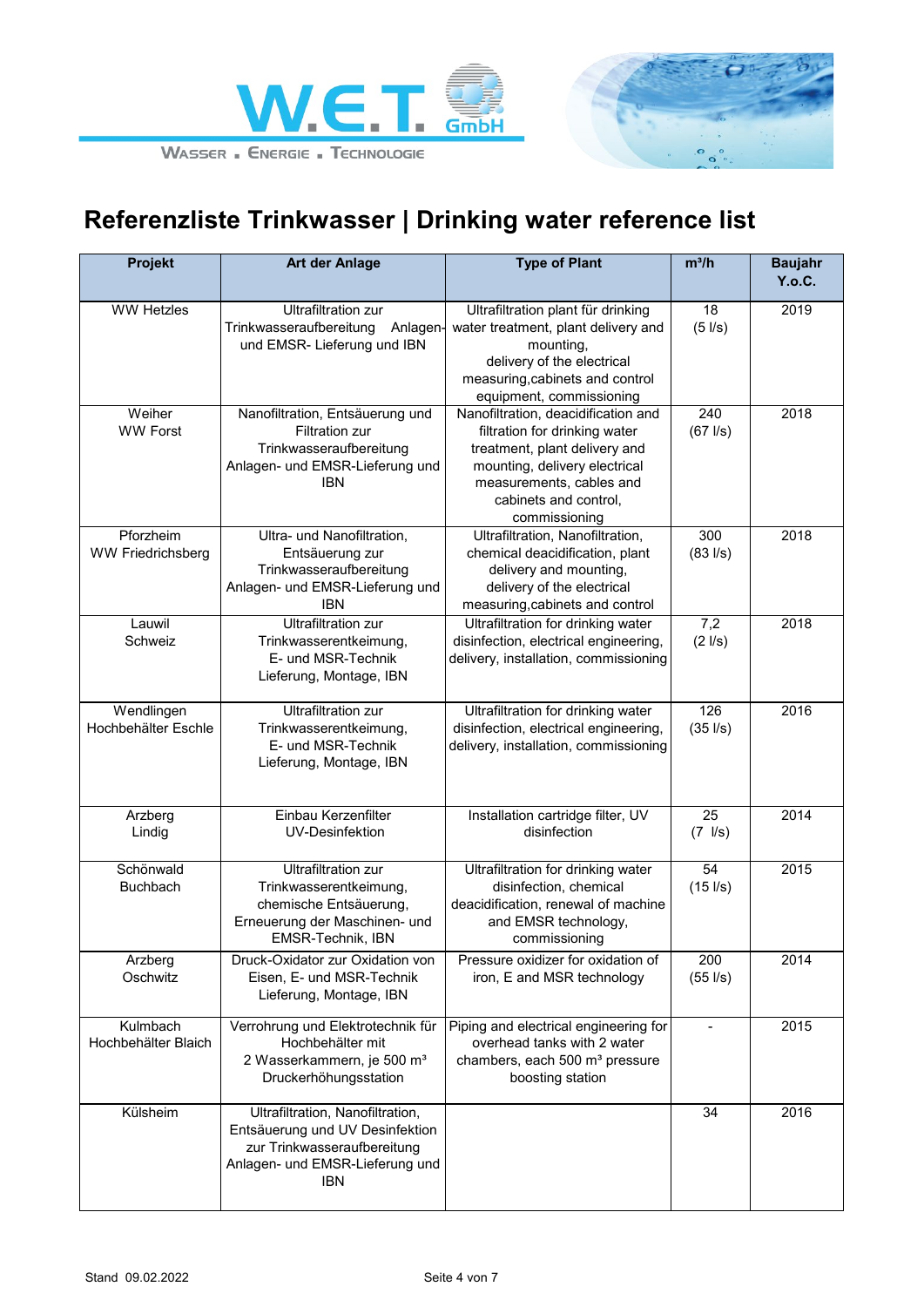



| <b>Projekt</b>                           | <b>Art der Anlage</b>                                                                                                                                | <b>Type of Plant</b>                                                                                                                                                | $m^3/h$                               | <b>Baujahr</b><br>Y.o.C. |
|------------------------------------------|------------------------------------------------------------------------------------------------------------------------------------------------------|---------------------------------------------------------------------------------------------------------------------------------------------------------------------|---------------------------------------|--------------------------|
| Lichtenfels<br>Schwabthal                | Nanofiltration, Entsäuerung und<br><b>Filtration zur</b><br>Trinkwasseraufbereitung<br>Anlagen- und EMSR-Lieferung und                               |                                                                                                                                                                     | 108                                   | 2015                     |
| Alta<br>Norwegen                         | <b>Ultrafiltration zur</b><br>Trinkwasserentkeimung nach<br>Flockung zur Entfernung von<br>Huminstoffen                                              | Ultrafiltration for drinking water<br>purification after flocculation for<br>removal of humic substances                                                            | 9<br>$(2, 5 \text{ l/s})$             | 2014                     |
| Pajala<br>Schweden                       | Druck-Oxidator zur Oxidation von<br>Eisen, E- und MSR-Technik<br>Lieferung, Montage, IBN                                                             | Pressure oxidizer for oxidation of<br>iron, E and MSR technology                                                                                                    | $\overline{15}$<br>$(4, 2 \,$ I/s $)$ | 2014                     |
| Arzberg<br>Hochbehälter<br>Bergnersreuth | <b>Ultrafiltration zur</b><br>Trinkwasserentkeimung,<br>E- und MSR-Technik<br>Lieferung, Montage, IBN                                                | Ultrafiltration for drinking water<br>disinfection, electrical equipment,<br>installation, commissioning                                                            | 25<br>$(7$ $\text{I/s})$              | 2014                     |
| Arzberg<br>Hochbehälter<br>Bergnersreuth | Einbau einer UV-Anlage zur<br>Desinfektion, E- und MSR-Technik,<br>Lieferung, Montage, IBN                                                           | UV plant for desinfection, electrical,<br>measuring and control equipment,<br>installation, commissioning                                                           | 25<br>$(7$ $I/s)$                     | 2014                     |
| Wasserwerk<br><b>Bad Alexandersbad</b>   | <b>Ultrafiltration zur</b><br>Trinkwasserentkeimung,<br>physikalische und<br>chemische Entsäuerung,<br>E- und MSR-Technik<br>Lieferung, Montage, IBN | Ultrafiltration for disinfection of<br>drinking water, physical and<br>chemical deacidification, chlorine<br>dioxide system, supply, installation,<br>commissioning | 15<br>$(4, 2 \, \text{I/s})$          | 2011                     |
| Wasserwerk<br>Nagel                      | Radon-Entfernung,<br>E- und MSR-Technik<br>Lieferung, Montage, IBN                                                                                   | Removal of Radon supply,<br>electrical, measuring and control<br>equipment, installation,<br>commissioning                                                          | 15<br>$(4, 2 \, \text{I/s})$          | 2010                     |
| Wasserwerk<br>Nagel                      | <b>Ultrafiltration zur</b><br>Trinkwasserentkeimung,<br>physikalische und<br>chemische Entsäuerung,<br>E- und MSR-Technik<br>Lieferung, Montage, IBN | Ultrafiltration for disinfection of<br>drinking water, physical and<br>chemical deacidification, supply,<br>installation, commissioning                             | 15<br>$(4, 2 \, \text{I/s})$          | 2009                     |
| Haus Aufseßtal Doos                      | Antrazin-Entfernung<br>über Aktivkohle<br>Lieferung, Montage, IBN                                                                                    | Removal of antracine by means of<br>activated carbon, supply,<br>installation, commissioning                                                                        | 1,5<br>$(0,42$ $1/s)$                 | 2007                     |
| Rödental<br>TWA Mönchrödener<br>Forst    | Physikalische Entsäuerung,<br>chemische Entsäuerung,<br>E- und MSR-Technik<br>Lieferung, Montage, IBN                                                | Physical and chemical<br>deacidification, electrical, control<br>and measuring equipment, supply,<br>installation, commissioning                                    | 260<br>$(72$ $1/s)$                   | 2008                     |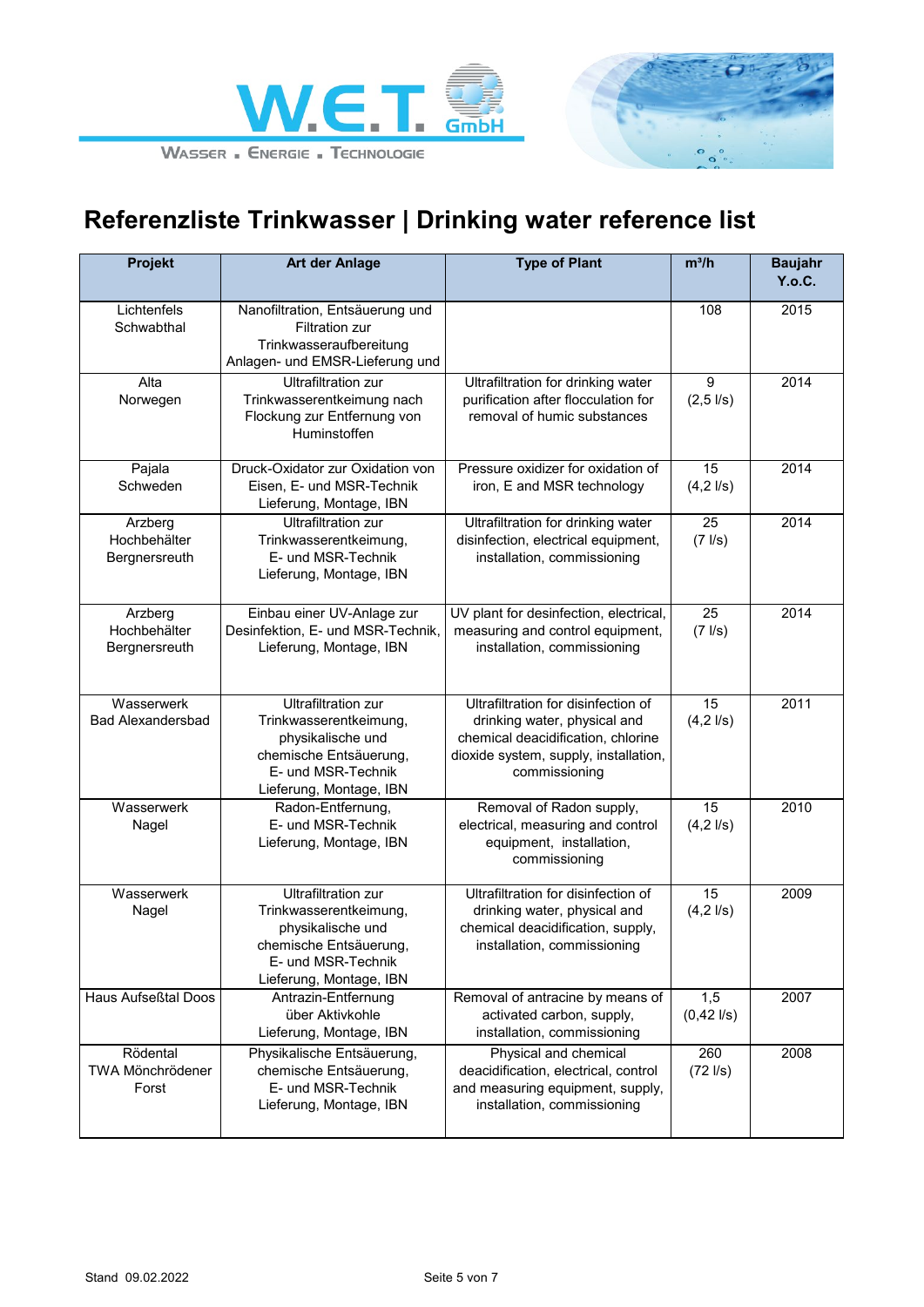



| <b>Projekt</b>                                      | <b>Art der Anlage</b>                                                                                                                                                               | <b>Type of Plant</b>                                                                                                                                                                                          | $m^3/h$                                          | <b>Baujahr</b> |
|-----------------------------------------------------|-------------------------------------------------------------------------------------------------------------------------------------------------------------------------------------|---------------------------------------------------------------------------------------------------------------------------------------------------------------------------------------------------------------|--------------------------------------------------|----------------|
|                                                     |                                                                                                                                                                                     |                                                                                                                                                                                                               |                                                  | Y.o.C.         |
| Wasserwerk<br>Marktschorgast                        | <b>Ultrafiltration zur</b><br>Trinkwasserentkeimung,<br>physikalische und<br>chemische Entsäuerung,<br>Chlordioxid-Anlage<br>Lieferung, Montage, IBN, Umbau<br>im laufenden Betrieb | Ultrafiltration for drinking water<br>disinfection, physical and chemical<br>deacidification, chlorine dioxide<br>plant, delivery, installation,<br>commissioning, reconstruction<br>during ongoing operation | 300<br>$(83 \, \text{I/s})$                      | 2008           |
| Castilblanco de los<br>arroyos (Sevilla)<br>Spanien | Trinkwasseraufbereitung mit<br><b>Ultrafiltration und Teilentsalzung</b><br>über Umkehrosmose,<br>E- und MSR-Technik, Lieferung.<br>Montage, IBN                                    | Treatment of drinking water with<br>ultrafiltration and reverse osmosis,<br>electrical, measuring and control<br>equipment, supply, installation,<br>commissioning                                            | 1,0<br>$(0, 27 \frac{\text{I}}{\text{s}})$       | 2007           |
| Waldbrunn<br><b>WW Heumatte</b>                     | <b>Ultrafiltration zur</b><br>Trinkwasserentkeimung,<br>E- und MSR-Technik<br>Lieferung, Montage, IBN                                                                               | Ultrafiltration for drinking water<br>disinfection, electrical equipment,<br>supply, installation, commissioning                                                                                              | 22<br>$(6$ $1/s)$                                | 2007           |
| Duma-Deputat für<br>Umweltschutz<br>Moskau          | <b>Ultrafiltration zur</b><br>Trinkwasserentkeimung,<br>E-Technik                                                                                                                   | Ultrafiltration for drinking water<br>disinfection, electrical equipment                                                                                                                                      | 1,8                                              | 2005           |
| Schullandheim<br>Gleißenberg                        | <b>Ultrafiltration zur</b><br>Trinkwasserentkeimung,<br>E-Technik, IBN                                                                                                              | Ultrafiltration for drinking water<br>disinfection, electrical equipment,<br>installation, commissioning                                                                                                      | 18<br>$(5$ $I/s)$                                | 2005           |
| Hürm<br>Österreich                                  | <b>Ultrafiltration zur</b><br>Trinkwasserentkeimung,<br>E-Technik,<br><b>IBN</b>                                                                                                    | Ultrafiltration for drinking water<br>disinfection, electrical equipment,<br>commissioning                                                                                                                    | 3,5<br>$(1$ $I/s)$                               | 2005           |
| Trinkwasser<br>Indonesien                           | Ultrafiltrationen zur dezentralen<br>Trinkwasserentkeimung,<br>E- und MSR-Technik,<br>IBN                                                                                           | Ultrafiltrations for decentralised<br>drinking water disinfection,<br>electrical, measuring and control<br>equipment; commissioning                                                                           | 10<br>Stück/pcs<br>0,7<br>$(0, 2 \, \text{l/s})$ | 2005           |
| Wasserwerk<br>Obermühle                             | <b>Ultrafiltration zur</b><br>Trinkwasserentkeimung<br>E-und MSR-Technik<br>Lieferung, Montage IBN                                                                                  | Ultrafiltration for drinking water<br>disinfection, supply, installation and<br>commissioning of electrical,<br>measuring and control equipment                                                               | 36<br>$(10$ $1/s)$                               | 2005           |
| Wasserwerk<br>Ruppertshütten                        | <b>Ultrafiltration zur</b><br>Trinkwasserentkeimung,<br>chemische Entsäuerung,<br>UV-Anlage<br>Lieferung, Montage, IBN                                                              | Ultrafiltration for drinking water<br>disinfection, chemical deacidi-<br>fication, UV plant; supply,<br>installation, commissioning                                                                           | 13<br>$(3,6$ $1/s)$                              | 2005           |
| Wasserwerk<br>Schmalwasser                          | <b>Ultrafiltration zur</b><br>Trinkwasserentkeimung,<br>chemische Entsäuerung,<br>UV-Anlage,<br>E- und MSR-Technik<br>Lieferung, Montage, IBN                                       | Ultrafiltration for drinking water<br>disinfection, chemical deacidi-<br>fication, UV plant, electrical,<br>measuring and control equipment;<br>supply, installation, commissioning                           | 7,2<br>$(2$ $I/s)$                               | 2004           |
| Wasserwerk<br>Langleiten                            | <b>Ultrafiltration zur</b><br>Trinkwasserentkeimung,<br>Flachbettbelüfter, UV-Anlag<br>E- und MSR-Technik<br>Lieferung, Montage, IBN                                                | Ultrafiltration for drinking water<br>disinfection, flatbed aerator, UV<br>plant, electrical, measuring and<br>control equipment; supply,<br>installation, commissioning                                      | 9<br>$(2,5$ $I/s)$                               | 2004           |